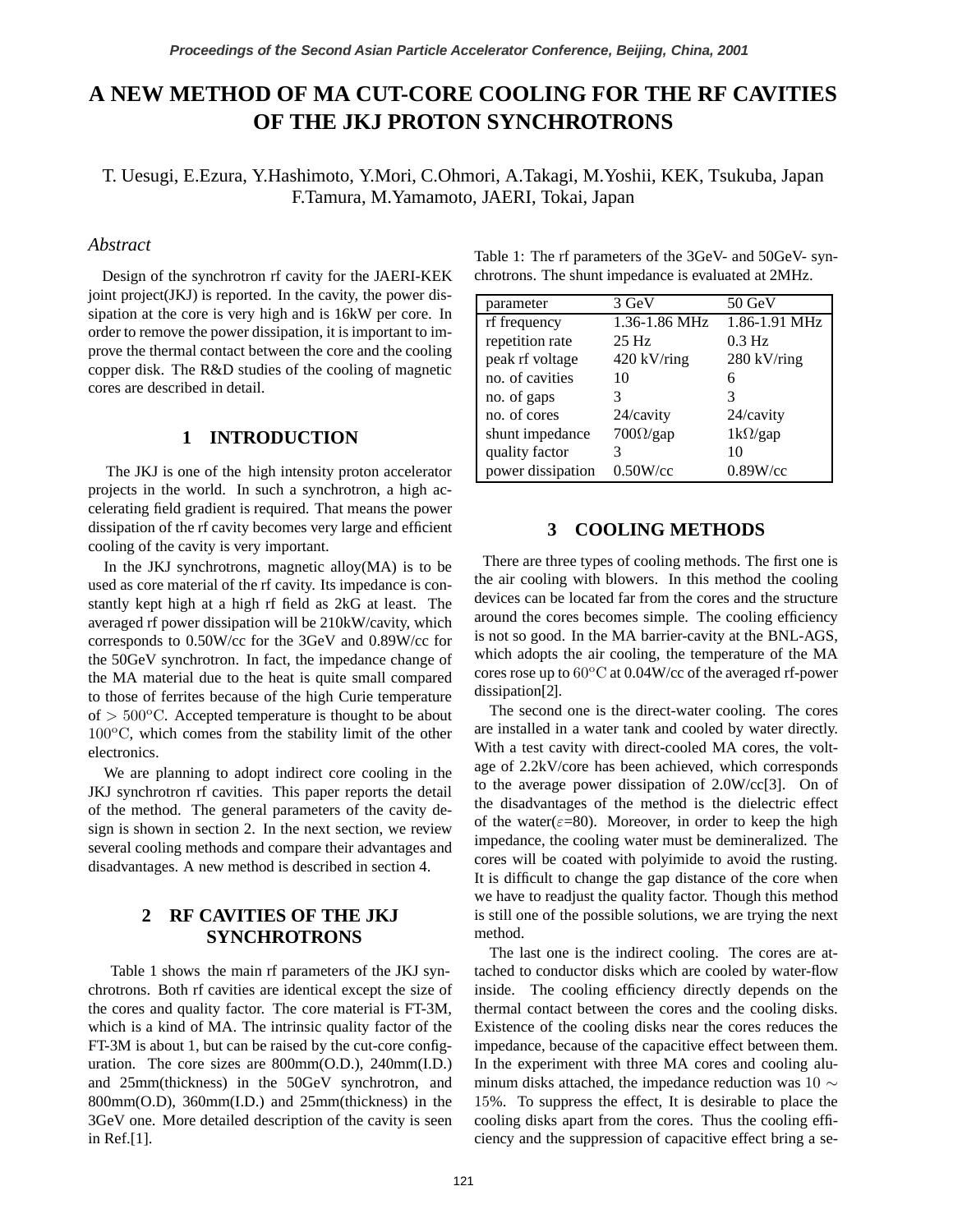

Figure 1: Stack of the cores and cooling disks with insulator inserted. The thickness of the insulators are 2mm for the top one and 5mm for others.



Figure 2: Thermal conductivity of the insulator composed of polyimide resin and AlN. The circles show the measurements.

rious trade off.

In order to obtain a high cooling efficiency without a large impedance reduction due to capacitive effect, we are planning to place the cooling disks at a distance of 5mm from the cores, and insert an insulator with a high thermal conductivity. The design of the core stack is shown in Fig.1.

# **4 INDIRECT COOLING**

As is written in the previous section, we are planning to adopt the indirect cooling with insulators inserted. In this section, we describe the method in detail.

#### *4.1 Insulating Material*

Between cores and cooling disks, we insert insulators made of polyimide resin with aluminum nitride filler. The polyimide resin is stable against heat and radiation. The thermal conductivity is about 0.21W/mK. On the other hand, the AlN has a high thermal conductivity of 70  $\sim$  270/<sup>o</sup>C, which is comparable to that of aluminum $(240)^{\circ}$ C). The thermal conductivity of a mixture  $(\lambda_c)$  of two components is calculated with the Bruggeman's formula[**?**];

$$
\nu = \frac{\lambda_c - \lambda_2}{\lambda_1 - \lambda_2} \left(\frac{\lambda_1}{\lambda_c}\right)^{1/3},\tag{1}
$$

where  $\lambda_{1,2}$  are the thermal conductivities of two components, and  $\nu$  is the volume ratio of the component 1. The resultant conductivity in our case is shown in Fig.2 as a function of AlN weight ratio. We choose the AlN weight ratio of 75%, where the thermal expansion is comparable to that of copper (1.8×10*−*5/<sup>o</sup>C) in order to minimize the thermal stress between the insulators and cooling copper disks. The thermal conductivity will be about 4W/mK, which is much higher than that of the air(0.024W/mK). Figure 3 shows the picture, where the insulators are put on a core. The insulator material is divided in the azimuthal direction in order to release the stress.



Figure 3: Four pieces of the insulators are put on a MA core. Under the core are the insulators and cooling copper disks.

## *4.2 Test Cavity*



Figure 4: Core stack of the test cavity for indirect-cooling. The first core from the gap and cooling disks are seen on the left.

In order to test the method, we developed a test cavity with three MA cores. The cooling disks are made of